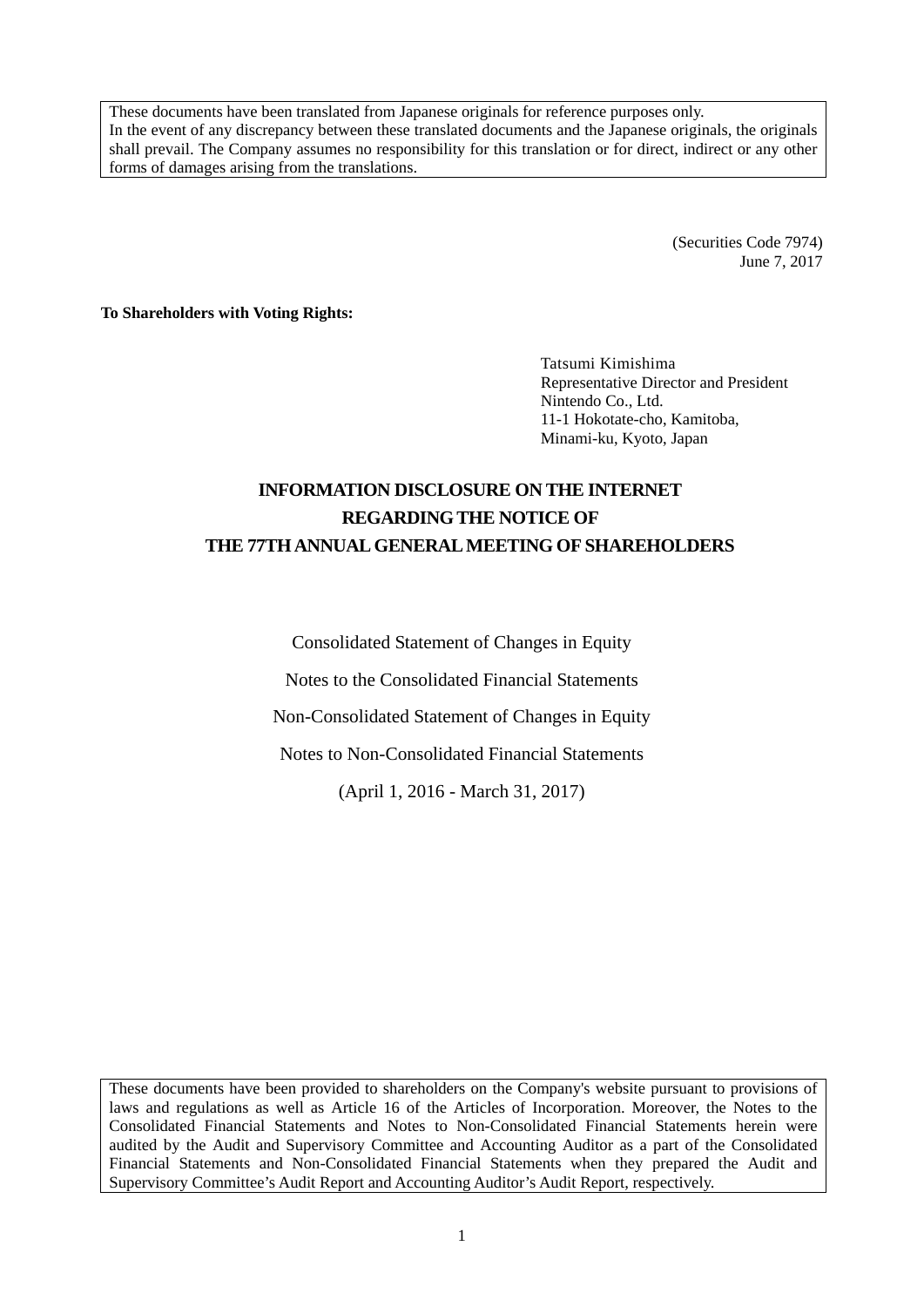# **Consolidated Statement of Changes in Equity**

(April 1, 2016 - March 31, 2017)

(In millions of yen)

|                                                         | Shareholders' equity |                          |                   |                          |                                  |  |  |
|---------------------------------------------------------|----------------------|--------------------------|-------------------|--------------------------|----------------------------------|--|--|
|                                                         | Capital stock        | Capital surplus          | Retained earnings | Treasury shares          | Total<br>shareholders'<br>equity |  |  |
| Balance as of April 1, 2016                             | 10,065               | 13,256                   | 1,401,359         | (250, 563)               | 1,174,118                        |  |  |
| Changes of items during period                          |                      |                          |                   |                          |                                  |  |  |
| Dividends from surplus                                  | -                    |                          | (14, 415)         | -                        | (14, 415)                        |  |  |
| Profit attributable to owners of<br>parent              | -                    |                          | 102,574           |                          | 102,574                          |  |  |
| Purchase of treasury shares                             | -                    |                          | $\hspace{0.05cm}$ | (38)                     | (38)                             |  |  |
| Net changes of items other than<br>shareholders' equity |                      | $\overline{\phantom{0}}$ | -                 | $\overline{\phantom{0}}$ |                                  |  |  |
| Total changes of items during period                    | -                    | —                        | 88,159            | (38)                     | 88,121                           |  |  |
| Balance as of March 31, 2017                            | 10,065               | 13,256                   | 1,489,518         | (250,601)                | 1,262,239                        |  |  |

|                                                         |                                                             | Accumulated other comprehensive income        |                                                    |                              |                     |
|---------------------------------------------------------|-------------------------------------------------------------|-----------------------------------------------|----------------------------------------------------|------------------------------|---------------------|
|                                                         | Valuation difference<br>on available-for-sale<br>securities | Foreign currency<br>translation<br>adjustment | Total accumulated<br>other comprehensive<br>income | Non-controlling<br>interests | Total<br>net assets |
| Balance as of April 1, 2016                             | 11,909                                                      | (25,250)                                      | (13,341)                                           | 124                          | 1,160,901           |
| Changes of items during period                          |                                                             |                                               |                                                    |                              |                     |
| Dividends from surplus                                  | $\overline{\phantom{a}}$                                    | -                                             | $\overline{\phantom{0}}$                           |                              | (14, 415)           |
| Profit attributable to owners of<br>parent              | -                                                           | $\overline{\phantom{0}}$                      | $\overline{\phantom{0}}$                           | -                            | 102,574             |
| Purchase of treasury shares                             | -                                                           | -                                             | $\overline{\phantom{0}}$                           | -                            | (38)                |
| Net changes of items other than<br>shareholders' equity | 7,004                                                       | (5,061)                                       | 1,942                                              | 8                            | 1,950               |
| Total changes of items during period                    | 7,004                                                       | (5,061)                                       | 1,942                                              | 8                            | 90,071              |
| Balance as of March 31, 2017                            | 18,913                                                      | (30,312)                                      | (11,399)                                           | 132                          | 1,250,972           |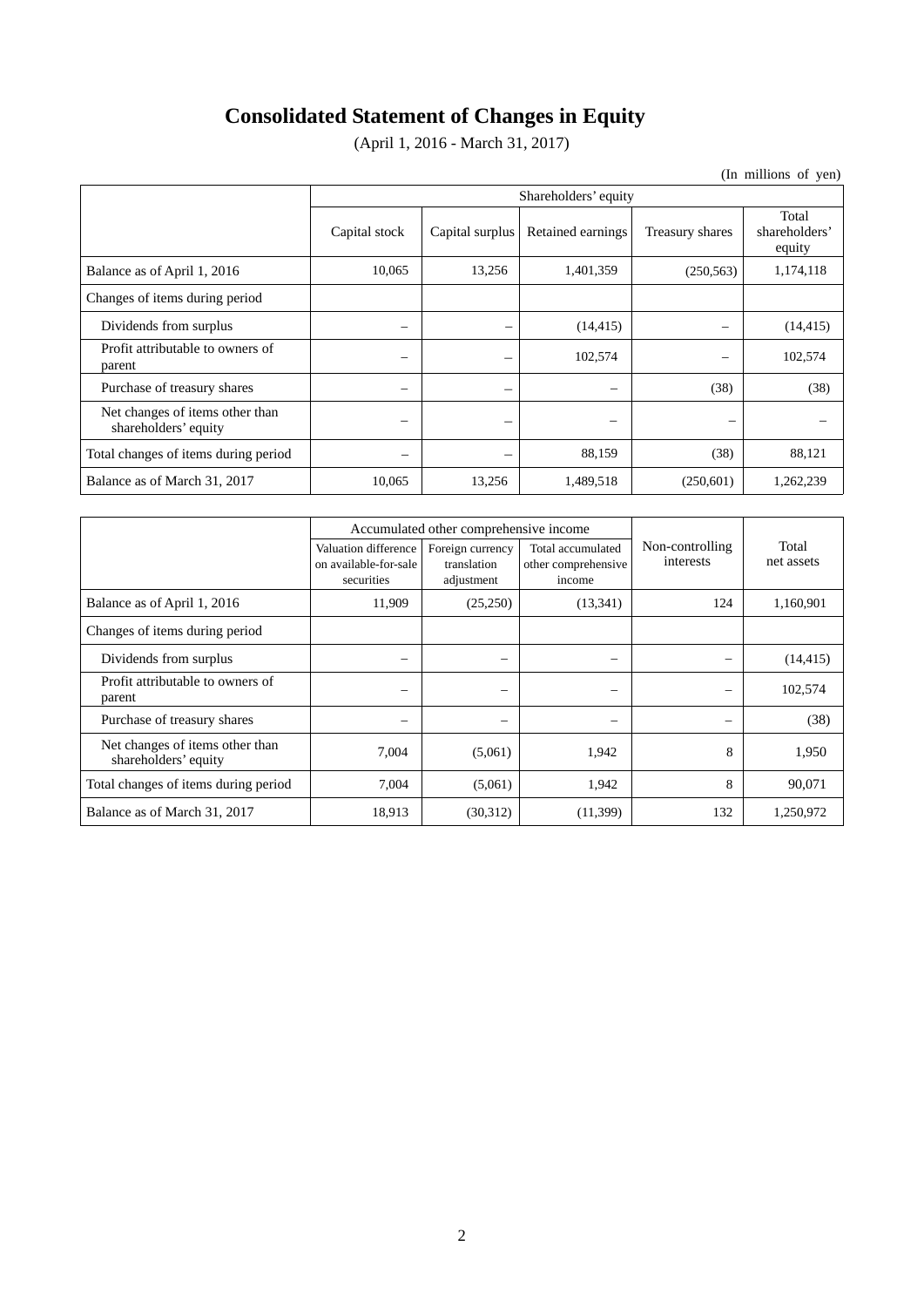# **Notes to the Consolidated Financial Statements**

#### **[Notes to the Basis for Preparation of Consolidated Financial Statements]**

| 1. Scope of consolidation                                                                         |                                                                                                                                                                                                                                                                                                                   |
|---------------------------------------------------------------------------------------------------|-------------------------------------------------------------------------------------------------------------------------------------------------------------------------------------------------------------------------------------------------------------------------------------------------------------------|
| Number of consolidated subsidiaries<br>Names of principal subsidiaries                            | 25<br>Nintendo of America Inc.<br>Nintendo of Europe GmbH                                                                                                                                                                                                                                                         |
| Names of non-consolidated subsidiaries<br>Reason for excluding from the scope of<br>consolidation | Fukuei Co., Ltd.<br>The non-consolidated subsidiary is excluded from the<br>scope of consolidation because it is a small-scale company<br>and does not have a material impact on the consolidated<br>financial statements with respect to total assets, net sales,<br>net income or loss, retained earnings, etc. |
| 2. Application of the equity method                                                               |                                                                                                                                                                                                                                                                                                                   |
| Number of equity-method affiliates<br>Names of principal equity-method affiliates                 | $\overline{4}$<br>The Pokémon Company,<br>First Avenue Entertainment, LLLP                                                                                                                                                                                                                                        |
| Names of non-consolidated subsidiaries not<br>subject to the equity method                        | Fukuei Co., Ltd.                                                                                                                                                                                                                                                                                                  |
| Names of affiliates not subject to the equity<br>method                                           | Ape Inc.                                                                                                                                                                                                                                                                                                          |
| Reason for not applying the equity method                                                         | The non-consolidated subsidiary and affiliate not subject to<br>the equity method are excluded from application of the equity<br>method because the impact of each on net income or loss,<br>retained earnings, etc., is negligible, and neither is material as<br>a whole.                                       |
| Special notes with respect to application of<br>the equity method                                 | With respect to equity-method-applied companies whose<br>account closing dates differ from the consolidated account<br>closing date, the financial statements of the companies, either<br>based on their fiscal year or based on preliminary accounts<br>closing, are incorporated.                               |
|                                                                                                   |                                                                                                                                                                                                                                                                                                                   |

- 3. Matters concerning accounting procedures
	- (1) Standards and methods for valuation of important assets
		- A. Securities
			- 1) Held-to-maturity debt securities Amortized cost method (straight-line method)
			- 2) Available-for-sale securities
				- Securities with market quotations

Stated at market based on the market price, etc., on the balance sheet date

(Valuation difference is reported as a component of net assets. The cost of sales is calculated using the moving average method.)

- Securities without market quotations

Stated at cost using the moving-average method

- B. Derivatives Stated at market
- C. Inventories Mainly stated at cost using the moving-average method

(The figures shown in the balance sheet have been calculated by

writing them down based on decline in profitability.)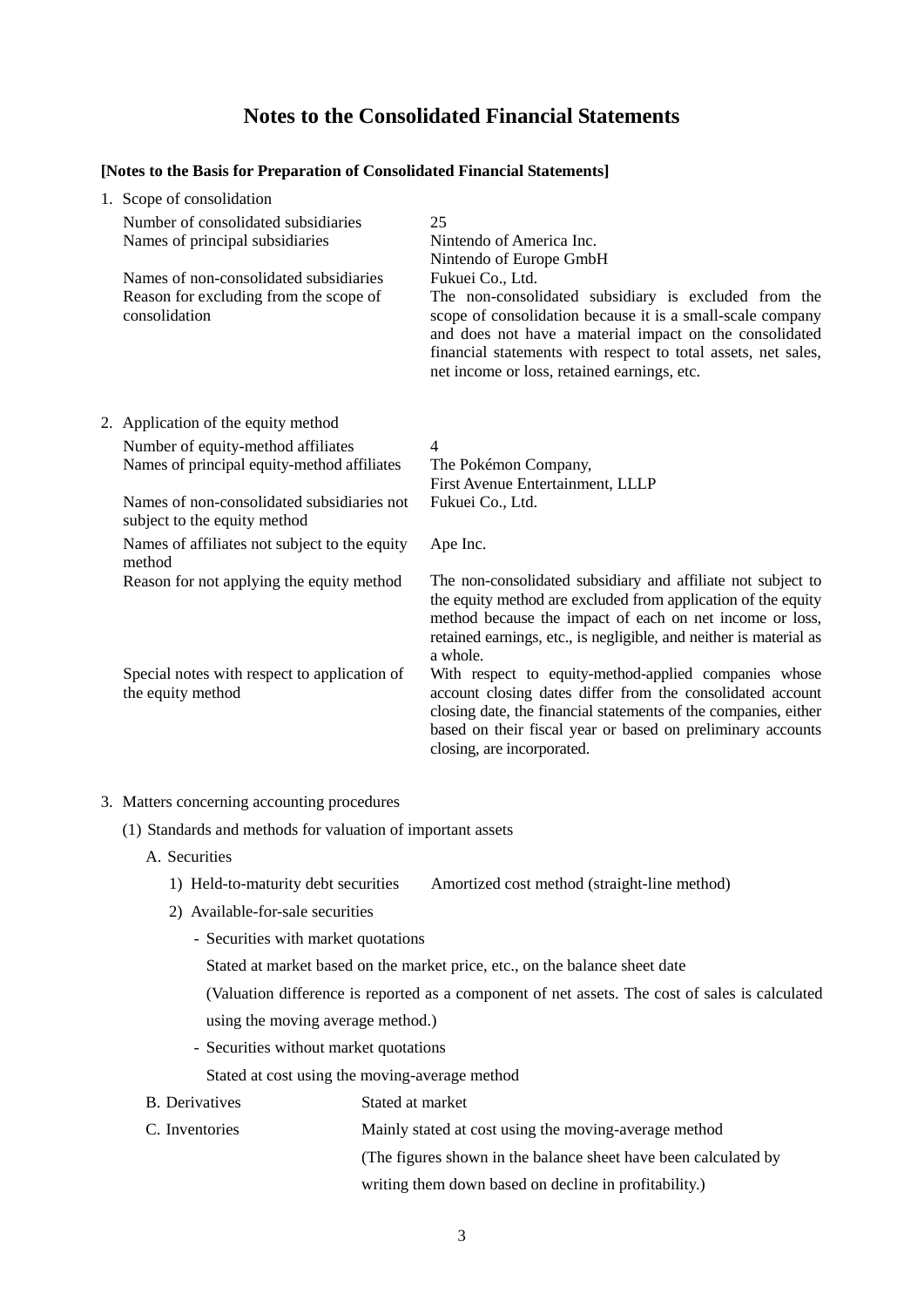- (2) Depreciation or amortization method for important depreciable or amortizable assets
	- 1) Property, plant and equipment (excluding leased assets)
		- The declining-balance method is applied for the Company and its domestic consolidated subsidiaries, but certain tools, furniture and fixtures are subject to depreciation based on their economic useful lives. However, the straight-line method is applied for buildings, except for facilities attached to buildings, acquired on or after April 1, 1998 and for facilities attached to buildings and structures acquired on or after April 1, 2016. Overseas consolidated subsidiaries are subject to the straight-line method based on the estimated economic useful lives.

Main economic useful lives are as follows:

Buildings and structures 3-60 years

2) Intangible assets (excluding leased assets)

The Company and its consolidated subsidiaries use the straight-line method. Computer software for internal use is amortized over the estimated internal useful life (principally five years).

3) Leased assets (Finance leases that are not deemed to transfer the ownership of the leased assets to the lessee)

The straight-line method with no residual value is applied, regarding the lease term as useful life.

- (3) Important standards of accounting for reserves
	- 1) Allowance for doubtful accounts

With respect to the Company and its domestic consolidated subsidiaries, allowance for doubtful accounts is provided based on the historical write-off rate for ordinary receivables, and the estimated amount of irrecoverable debt based on recoverability of individual cases for specified receivables such as doubtful accounts. With respect to overseas consolidated subsidiaries, doubtful debts allowance is provided based on the estimated amount of irrecoverable debt based on recoverability of individual cases for specified receivables such as doubtful accounts.

2) Provision for bonuses

The Company and certain of its consolidated subsidiaries provide reserve for bonuses based on the estimated bonuses to employees.

(4) Accounting treatment of retirement benefits

The Company and certain of its consolidated subsidiaries provide the reserve for employees' retirement benefits based on the estimated benefit obligation and plan assets as of this fiscal year-end.

- 1) Method of attributing the estimated benefit obligation to periods Upon calculating the retirement benefit obligation, the estimated benefit obligation is attributed to the period up until the consolidated fiscal year under review on a benefit formula basis.
- 2) Amortization method of actuarial calculation differences and past service costs Actuarial calculation differences and past service costs are processed collectively in the accrued year.
- 3) Application of the simplified method by small-scale companies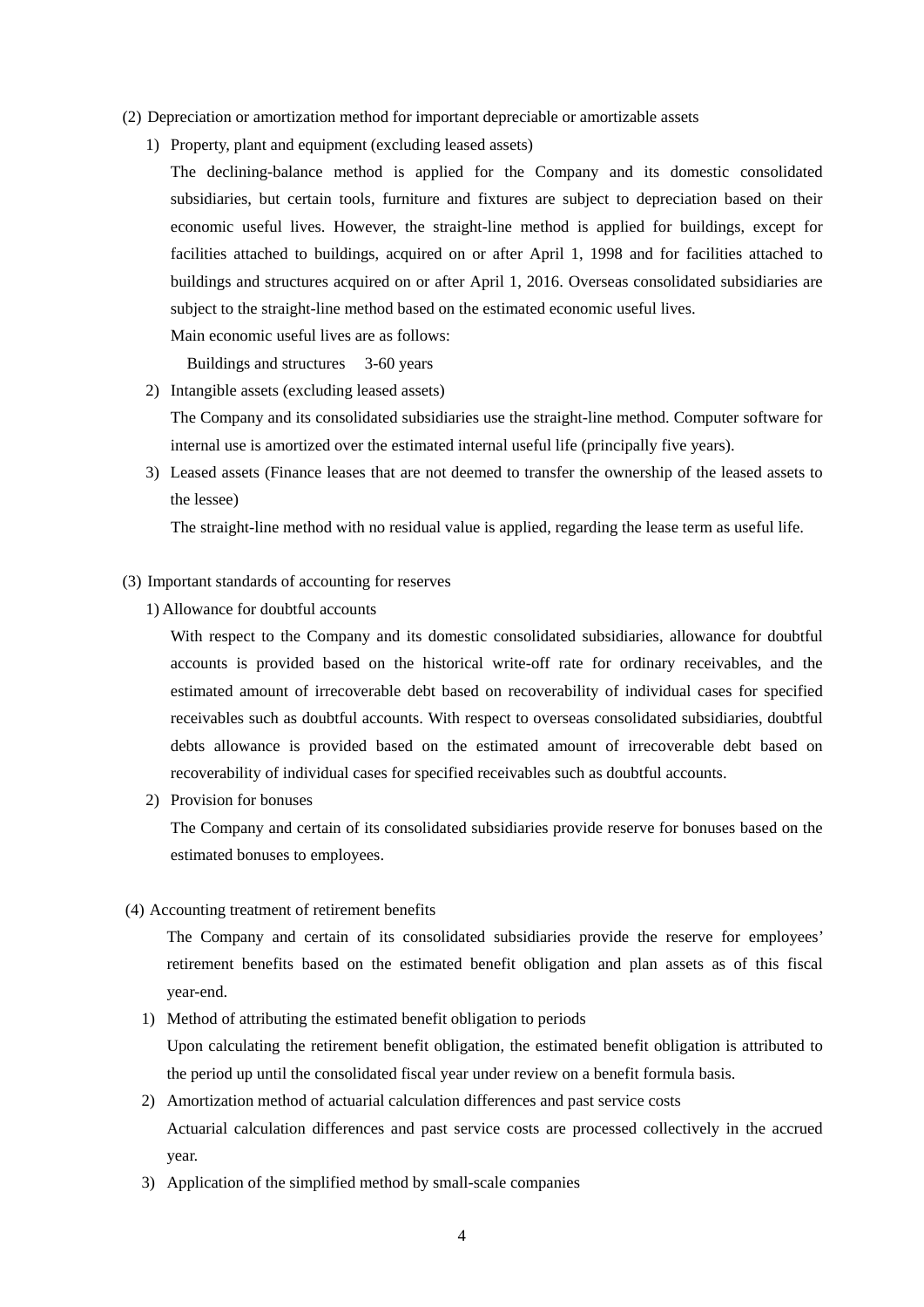In calculating the net defined benefit liability and retirement benefit expenses, certain of the Company's consolidated subsidiaries apply the simplified method where the amount of retirement benefits payable at the end of the fiscal year for voluntary resignations is the retirement benefit obligation.

For this consolidated fiscal year, because plan assets exceed retirement benefit obligations in the Company's defined benefit corporate pension plan, the excess is recorded in "Investments and other assets" as a net defined benefit asset.

- (5) Standards of translation of important assets and liabilities denominated in foreign currencies into yen Foreign currency monetary receivables and payables are translated into yen based on the spot rate of exchange in the foreign exchange market on the balance sheet date, and the foreign exchange gains and losses from translation are recognized in the income statement. Assets and liabilities of overseas consolidated subsidiaries, etc., are translated into yen based on the spot rate of exchange in the foreign exchange market on the balance sheet date, while revenue and expenses are translated into yen based on the average rate of exchange for the fiscal term. The differences resulting from such translations are included in "Foreign currency translation adjustment" under net assets.
- (6) Accounting treatment of consumption taxes, etc.

The tax exclusion method is applied.

### **[Changes in accounting procedures]**

(Application of Practical Solution on Accounting for Changes in Depreciation Method related to the 2016 Tax Law Changes)

Effective beginning the fiscal year ended March 31, 2017, Nintendo has adopted the "Practical Solution on Accounting for Changes in Depreciation Method related to the 2016 Tax Law Changes (PITF No. 32 of June 17, 2016)" following the revision of the Corporation Tax Act. Accordingly, the depreciation method of structures and facilities attached to buildings acquired on or after April 1, 2016 was changed from the declining-balance method to the straight-line method.

There is a minimal impact on the consolidated financial statements for the fiscal year ended March 31, 2017.

### **[Additional information]**

(Application of Revised Implementation Guidance on Recoverability of Deferred Tax Assets) Effective beginning the fiscal year ended March 31, 2017, Nintendo has adopted the "Revised Implementation Guidance on Recoverability of Deferred Tax Assets (ASBJ Guidance No. 26 of March 28,  $2016$ ."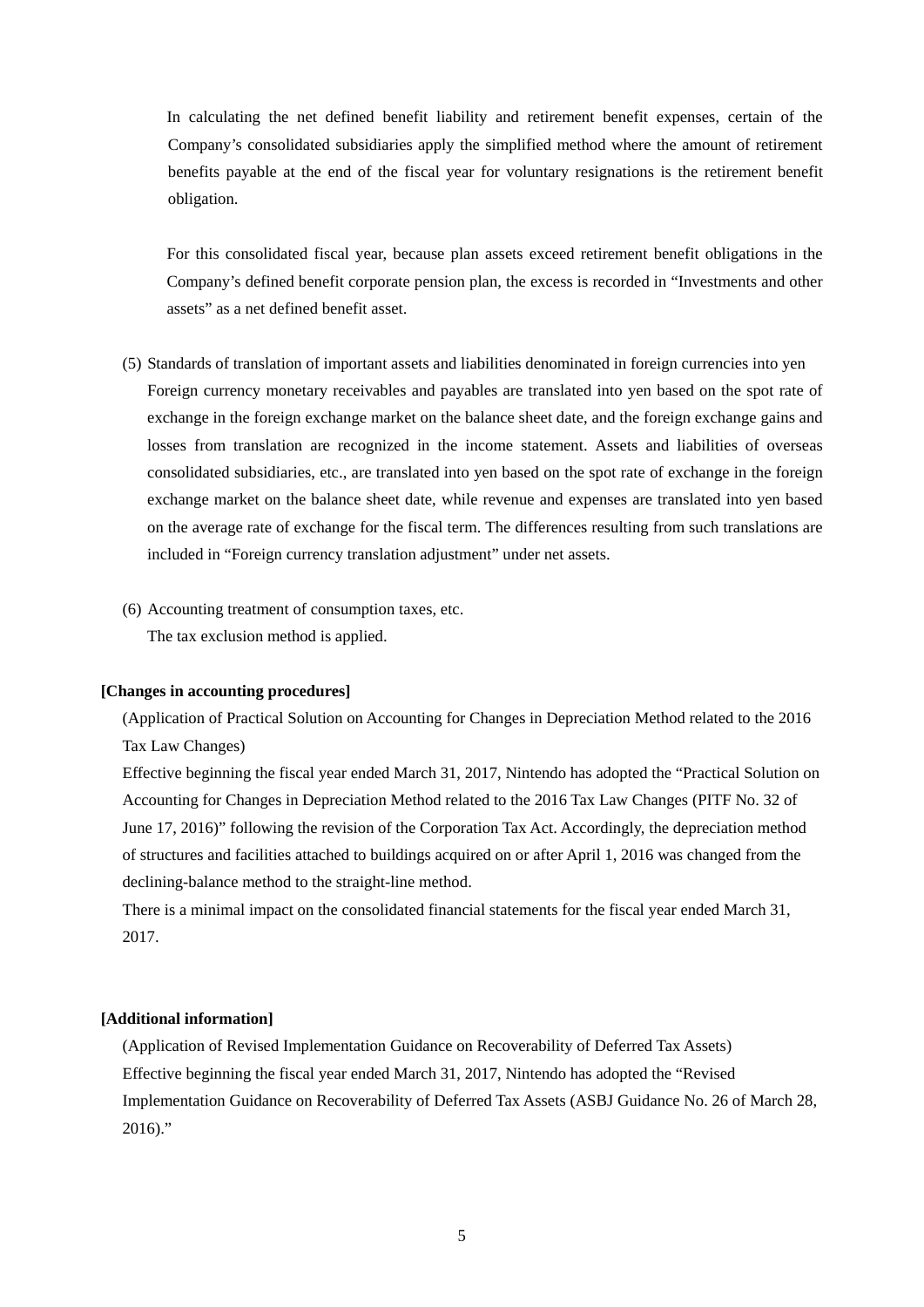### **[Notes to Consolidated Balance Sheet]**

| 1. Breakdown of inventories                                  |                    |
|--------------------------------------------------------------|--------------------|
| Finished goods                                               | 35,824 million yen |
| Work in process                                              | 117 million yen    |
| Raw materials and supplies                                   | 3,187 million yen  |
| 2. Accumulated depreciation of property, plant and equipment | 67,257 million yen |

### **[Notes to Consolidated Statement of Changes in Equity]**

- 1. Total number of outstanding shares as of this fiscal year-end Common stock 141,669,000 shares
- 2. Dividends
	- (1) Dividend amount

| Resolution                                                    | Type of stock   | Total dividends<br>(million yen) | Dividend per<br>share (yen) | Record date       | Effective date |
|---------------------------------------------------------------|-----------------|----------------------------------|-----------------------------|-------------------|----------------|
| <b>General Meeting</b><br>of Shareholders on<br>June 29, 2016 | Common<br>stock | 14.415                           | 120                         | March 31,<br>2016 | June 30, 2016  |

(2) Dividends whose record date is during this fiscal year, but whose effective date is after the end of this fiscal year

The following dividend on common stock is proposed as a resolution of the General Meeting of Shareholders on June 29, 2017.

| Total dividends    | 51,654 million yen |
|--------------------|--------------------|
| Dividend per share | $430$ yen          |
| Record date        | March 31, 2017     |
| Effective date     | June 30, 2017      |

Dividends will be paid from retained earnings.

### **[Notes on Financial Instruments]**

1. Status of Financial Instruments

The Company invests in financial assets such as deposits that are highly secure.

Customer credit risk concerning notes and accounts receivable-trade is reduced by establishing or revising the transaction limit based on the assessment of the financial position and past record of the relevant customer. The risk regarding bonds included in short-term investment securities and investment securities is negligible, since they are mainly the bonds of correspondent financial institutions and other entities with strong credit that are held to maturity. These bonds are also subject to the risk of fluctuations in exchange rates and the risk of fluctuations in market price, which are continuously monitored through regular checks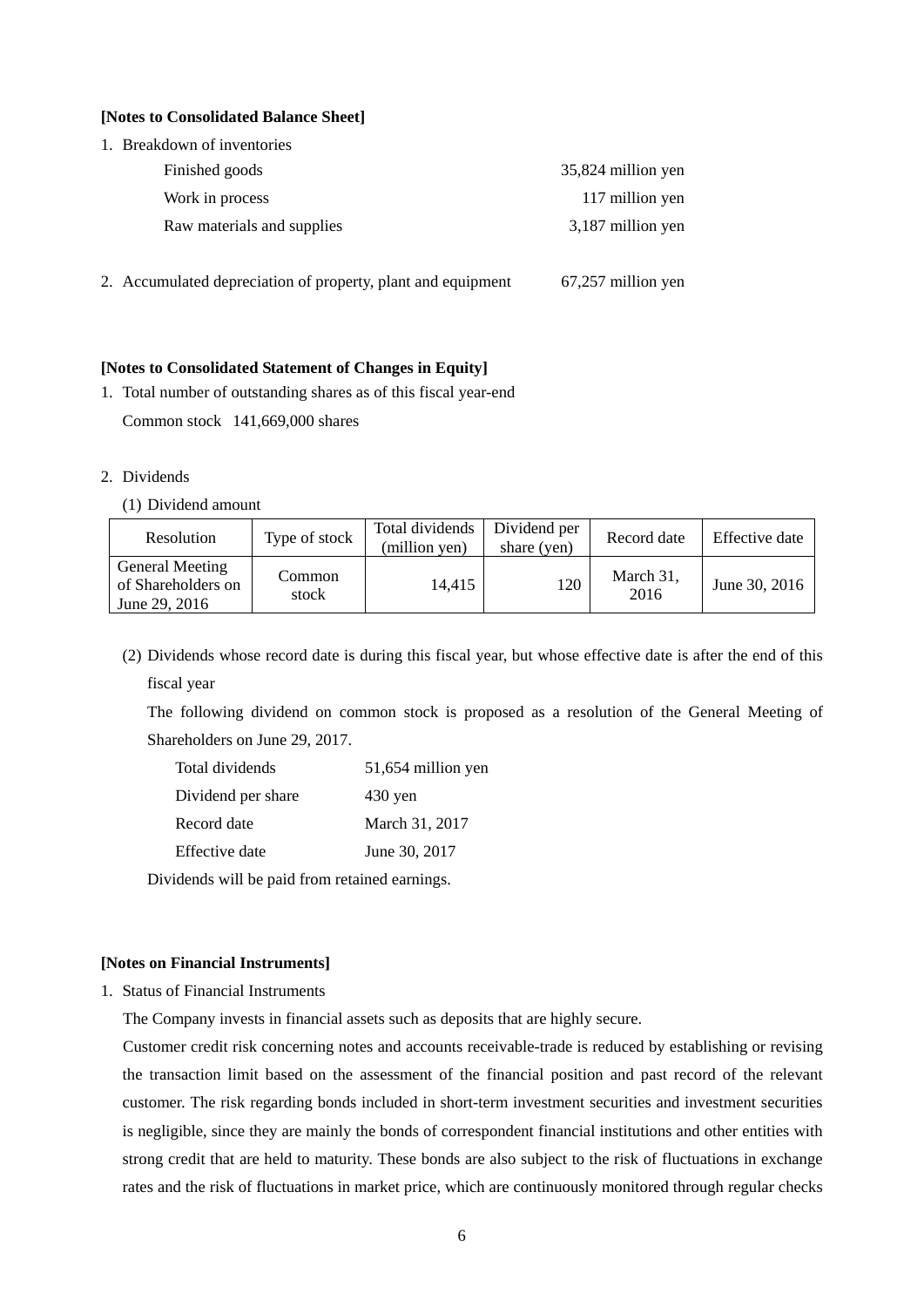of current market values and financial positions of the issuers. Stocks included in investment securities are those of companies with which the Company group has business relations. Although they are subject to the risk of fluctuations in market price, the balance thereof bears little significance.

Notes and accounts payable-trade, as well as income taxes payable, are due within one year.

Derivative transactions mainly consist of forward exchange contracts, non-deliverable forward foreign exchange transactions and currency option transactions, that are mainly intended to reduce the risk of fluctuations in exchange rates associated with foreign currency deposits and trade receivables. These transactions are conducted solely within the limit of the balance of foreign currency deposits made available by the Finance Department, in the case of Nintendo, and the respective department in charge of financial affairs, in the case of its consolidated subsidiaries, subject to the approval of the Director and President or the Executive Officer in charge. Nintendo and its subsidiaries do not conduct speculative transactions.

### 2. Current Value, etc., of Financial Instruments

The amounts posted on the consolidated balance sheet, the market values, and the differences thereof as of March 31, 2017 are as follows:

(In millions of yen)

|                                      | Consolidated balance<br>sheet amount | Market value | <b>Difference</b> |
|--------------------------------------|--------------------------------------|--------------|-------------------|
| Cash and deposits                    | 662,763                              | 662,763      |                   |
| Notes and accounts receivable-trade  | 106,054                              | 106,054      |                   |
| Short-term investment securities and |                                      |              |                   |
| investment securities                |                                      |              |                   |
| Held-to-maturity debt securities     | 172,144                              | 172,134      | (9)               |
| Other securities                     | 242,159                              | 242,159      |                   |
| Total assets                         | 1,183,122                            | 1,183,113    | (9)               |
| Notes and accounts payable-trade     | 104,181                              | 104,181      |                   |
| Income taxes payable                 | 11,267                               | 11,267       |                   |
| <b>Total liabilities</b>             | 115,448                              | 115,448      |                   |
| Derivative transactions              | (286)                                | (286)        |                   |

(Notes) 1. Calculation method of the market value of financial instruments and securities  $\&$  derivative transactions

Cash and deposits, Notes and accounts receivable-trade, Notes and accounts payable-trade, and Income taxes payable:

Since the settlement periods for the foregoing are short, the market values thereof are essentially equal to the book values. Therefore, the corresponding book value is used as the market value.

Short-term investment securities and investment securities:

The share price on the exchange is used as the market value in the case of stocks, and the price presented by a correspondent financial institution is used in the case of bonds.

Derivative transactions:

The receivables and payables resulting from derivative transactions are indicated in net amounts. In the case that the net total is a payable, the amount is shown in parentheses.

The price presented by the correspondent financial institution is used as the current value.

 2. Unlisted stocks (consolidated balance sheet amount of 26,967 million yen) are not included in "Short-term investment securities and investment securities," since the identification of their market values is deemed extremely difficult, due to the absence of market values and the inability to estimate future cash flows.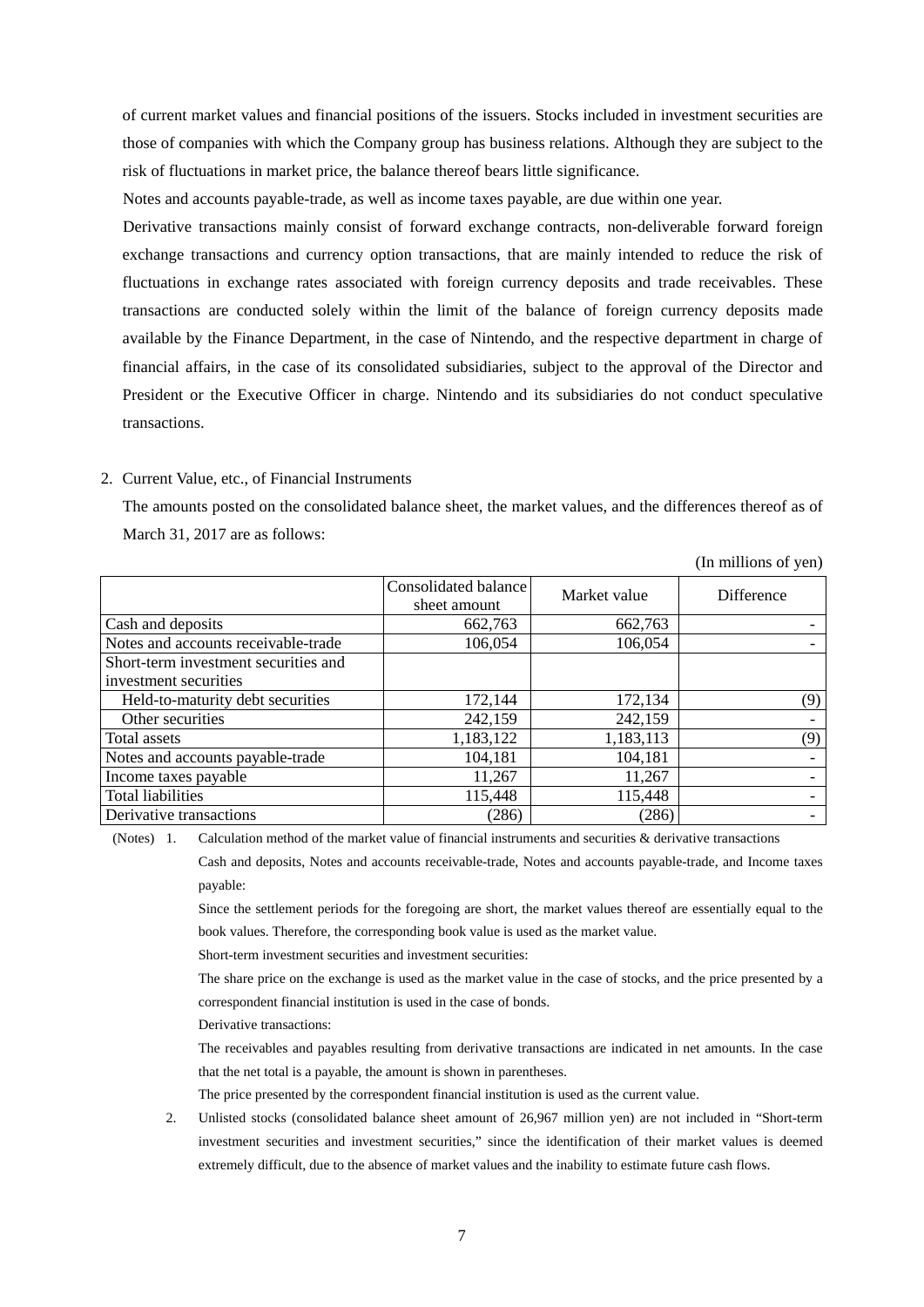## **[Notes to Per Share Information]**

| Net assets per share | 10,412.59 yen |
|----------------------|---------------|
| Profit per share     | 853.87 yen    |

(Note) Figures presented in the consolidated financial statements are rounded down to the nearest million yen.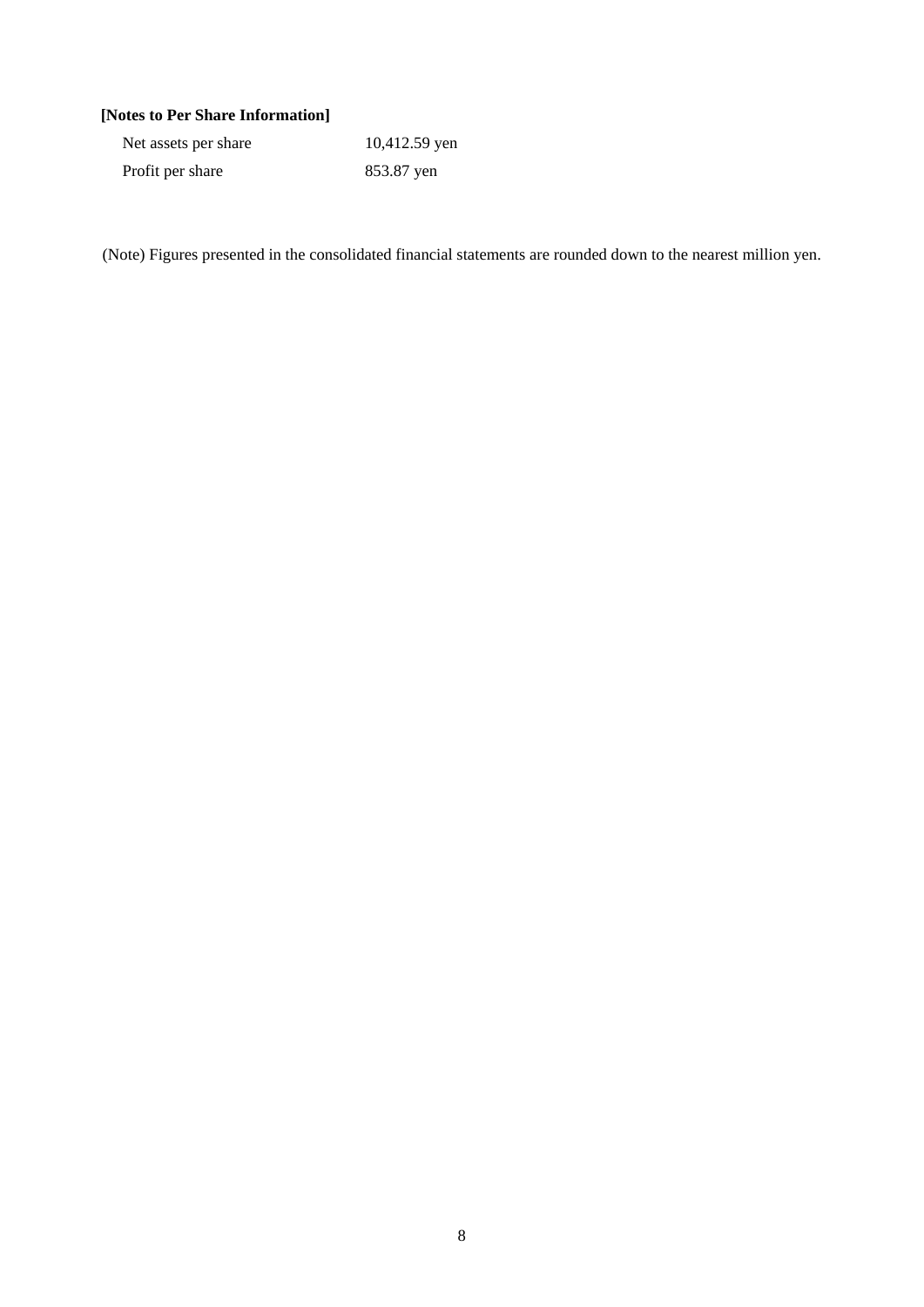# **Non-Consolidated Statement of Changes in Equity**

(April 1, 2016 - March 31, 2017)

(In millions of yen)

|                                                                           | Shareholders' equity |                             |                             |                          |                               |                                                                        |                                                                           |                                         |                               |
|---------------------------------------------------------------------------|----------------------|-----------------------------|-----------------------------|--------------------------|-------------------------------|------------------------------------------------------------------------|---------------------------------------------------------------------------|-----------------------------------------|-------------------------------|
|                                                                           |                      | Capital surplus             |                             |                          | Retained earnings             |                                                                        |                                                                           |                                         |                               |
|                                                                           |                      |                             |                             |                          |                               |                                                                        | Other retained earnings                                                   |                                         |                               |
|                                                                           | Capital<br>stock     | Legal<br>capital<br>surplus | Other<br>capital<br>surplus | Total capital<br>surplus | Legal<br>retained<br>earnings | Reserve for<br>advanced<br>depreciation<br>of<br>non-current<br>assets | General<br>reserve                                                        | Retained<br>earnings<br>brought forward | Total<br>retained<br>earnings |
| Balance as of April 1, 2016                                               | 10,065               | 11,584                      | 1,672                       | 13,256                   | 2,516                         | 30                                                                     | 860,000                                                                   | 234,061                                 | 1,096,608                     |
| Changes of items during period                                            |                      |                             |                             |                          |                               |                                                                        |                                                                           |                                         |                               |
| Reversal of reserve for<br>advanced depreciation of<br>non-current assets | -                    | $\overline{\phantom{m}}$    | $\overline{\phantom{0}}$    | -                        | -                             | (1)                                                                    | $\qquad \qquad -$                                                         |                                         |                               |
| Dividends from surplus                                                    | -                    | $\overline{\phantom{a}}$    |                             |                          | -                             |                                                                        | $\qquad \qquad$                                                           | (14, 415)                               | (14, 415)                     |
| Net loss                                                                  | -                    | $\overline{\phantom{a}}$    |                             |                          |                               |                                                                        | $\overline{\phantom{m}}$                                                  | (1,434)                                 | (1,434)                       |
| Purchase of treasury shares                                               | -                    | $\overline{\phantom{a}}$    | $\overline{\phantom{0}}$    |                          | $\qquad \qquad -$             |                                                                        | $\hspace{1.0cm} \rule{1.5cm}{0.15cm} \hspace{1.0cm} \rule{1.5cm}{0.15cm}$ | $\overline{\phantom{0}}$                |                               |
| Net changes of items other than<br>shareholders' equity                   | -                    | $\overline{\phantom{a}}$    | $\overline{\phantom{0}}$    | $\overline{\phantom{0}}$ | -                             |                                                                        | $\qquad \qquad$                                                           | $\overline{\phantom{0}}$                |                               |
| Total changes of items during the<br>period                               | -                    | $\overline{\phantom{a}}$    | $\overline{\phantom{0}}$    | $\overline{\phantom{0}}$ | -                             | (1)                                                                    | $\overline{\phantom{0}}$                                                  | (15, 848)                               | (15, 849)                     |
| Balance as of March 31, 2017                                              | 10,065               | 11,584                      | 1,672                       | 13,256                   | 2,516                         | 28                                                                     | 860,000                                                                   | 218,213                                 | 1,080,758                     |

|                                                                           | Shareholders' equity |                                  | Valuation and translation<br>adjustments                       |                                                   |                     |
|---------------------------------------------------------------------------|----------------------|----------------------------------|----------------------------------------------------------------|---------------------------------------------------|---------------------|
|                                                                           | Treasury<br>shares   | Total<br>shareholders'<br>equity | Valuation<br>difference on<br>available-for-sale<br>securities | Total valuation<br>and translation<br>adjustments | Total<br>net assets |
| Balance as of April 1, 2016                                               | (250, 563)           | 869,367                          | 11,836                                                         | 11,836                                            | 881,203             |
| Changes of items during period                                            |                      |                                  |                                                                |                                                   |                     |
| Reversal of reserve for<br>advanced depreciation of<br>non-current assets |                      |                                  |                                                                |                                                   |                     |
| Dividends from surplus                                                    |                      | (14, 415)                        |                                                                |                                                   | (14, 415)           |
| Net loss                                                                  |                      | (1, 434)                         |                                                                |                                                   | (1, 434)            |
| Purchase of treasury shares                                               | (38)                 | (38)                             |                                                                |                                                   | (38)                |
| Net changes of items other than<br>shareholders' equity                   |                      |                                  | 7,005                                                          | 7,005                                             | 7,005               |
| Total changes of items during<br>period                                   | (38)                 | (15,888)                         | 7,005                                                          | 7,005                                             | (8,883)             |
| Balance as of March 31, 2017                                              | (250,601)            | 853,479                          | 18,841                                                         | 18,841                                            | 872,320             |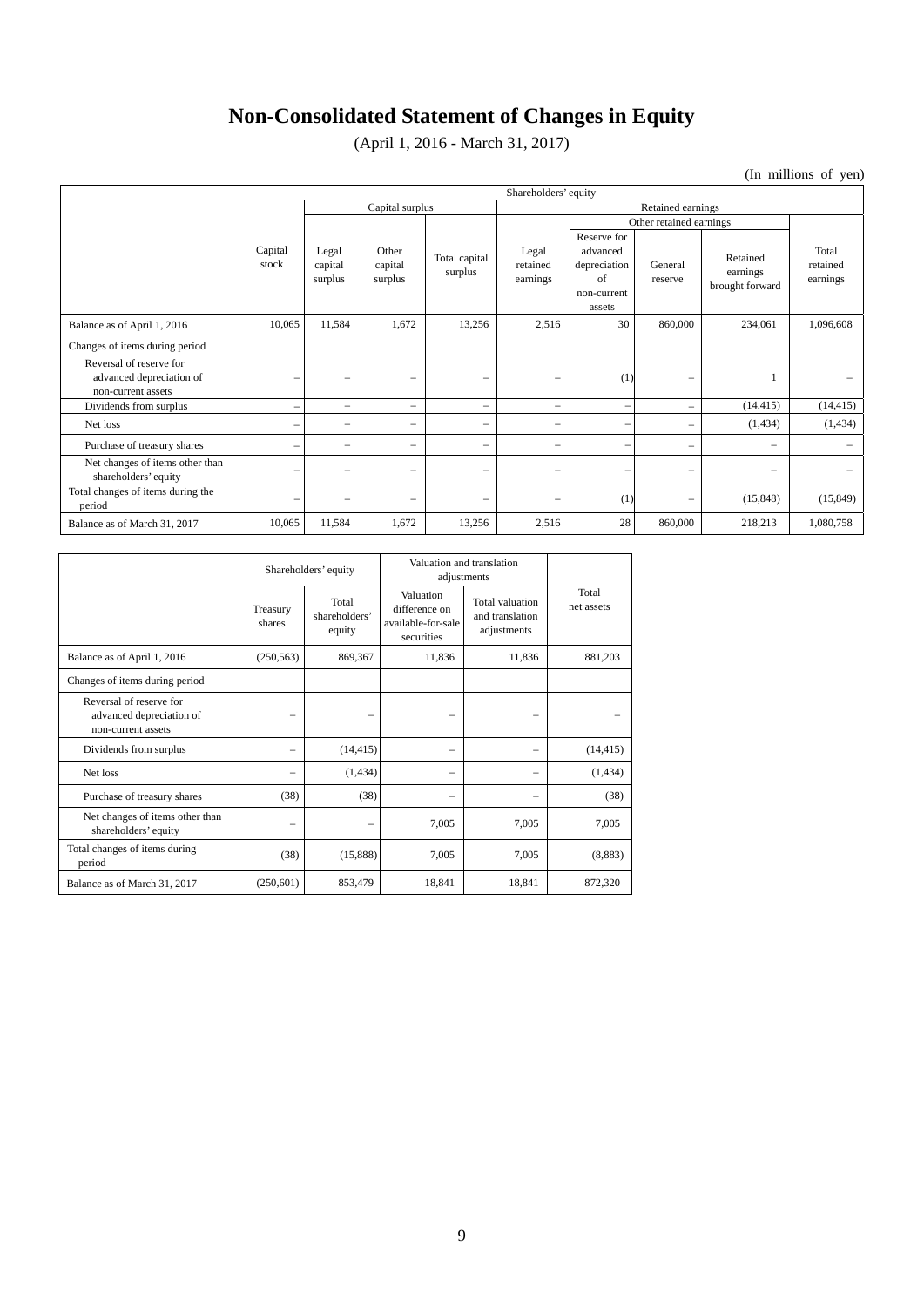## **Notes to Non-Consolidated Financial Statements**

### **[Notes to Significant Accounting Policies]**

- 1. Standards and methods of valuation of assets
	- (1) Securities
		- 1) Held-to-maturity debt securities Amortized cost method (by straight-line method)
		- 2) Stocks of subsidiaries and affiliates Stated at cost using the moving-average method
		- 3) Available-for-sale securities
			- Securities with market quotations
				- Stated at market based on the market price, etc., on the balance sheet date
				- (Valuation difference is reported as a component of net assets. The cost of sales is calculated using the moving average method.)
			- Securities without market quotations

Stated at cost using the moving-average method

- (2) Derivatives Stated at market
- (3) Inventories Mainly stated at cost using the moving-average method

(The figures shown in the balance sheet have been calculated by writing them down based on decline in profitability.)

- 2. Depreciation method for non-current assets
	- (1) Property, plant and equipment (excluding leased assets)

Declining-balance method

(Certain tools, furniture and fixtures are subject to depreciation based on their economic useful lives.) However, the straight-line method is applied for buildings, except for facilities attached to buildings, acquired on or after April 1, 1998 and for facilities attached to buildings and structures acquired on or after April 1, 2016.

Main economic useful lives are as follows:

Buildings 3-50 years

- (2) Intangible assets (excluding leased assets)
	- Straight-line method

Computer software for internal use is amortized over the estimated internal useful life (principally five years).

(3) Leased assets

Finance leases that are not deemed to transfer the ownership of the leased assets to the lessee are depreciated by the straight-line method with no residual value, regarding the lease term as useful life.

- 3. Standards of accounting for reserves
	- (1) Allowance for doubtful accounts

Allowance for doubtful accounts is provided based on the historical write-off rate for ordinary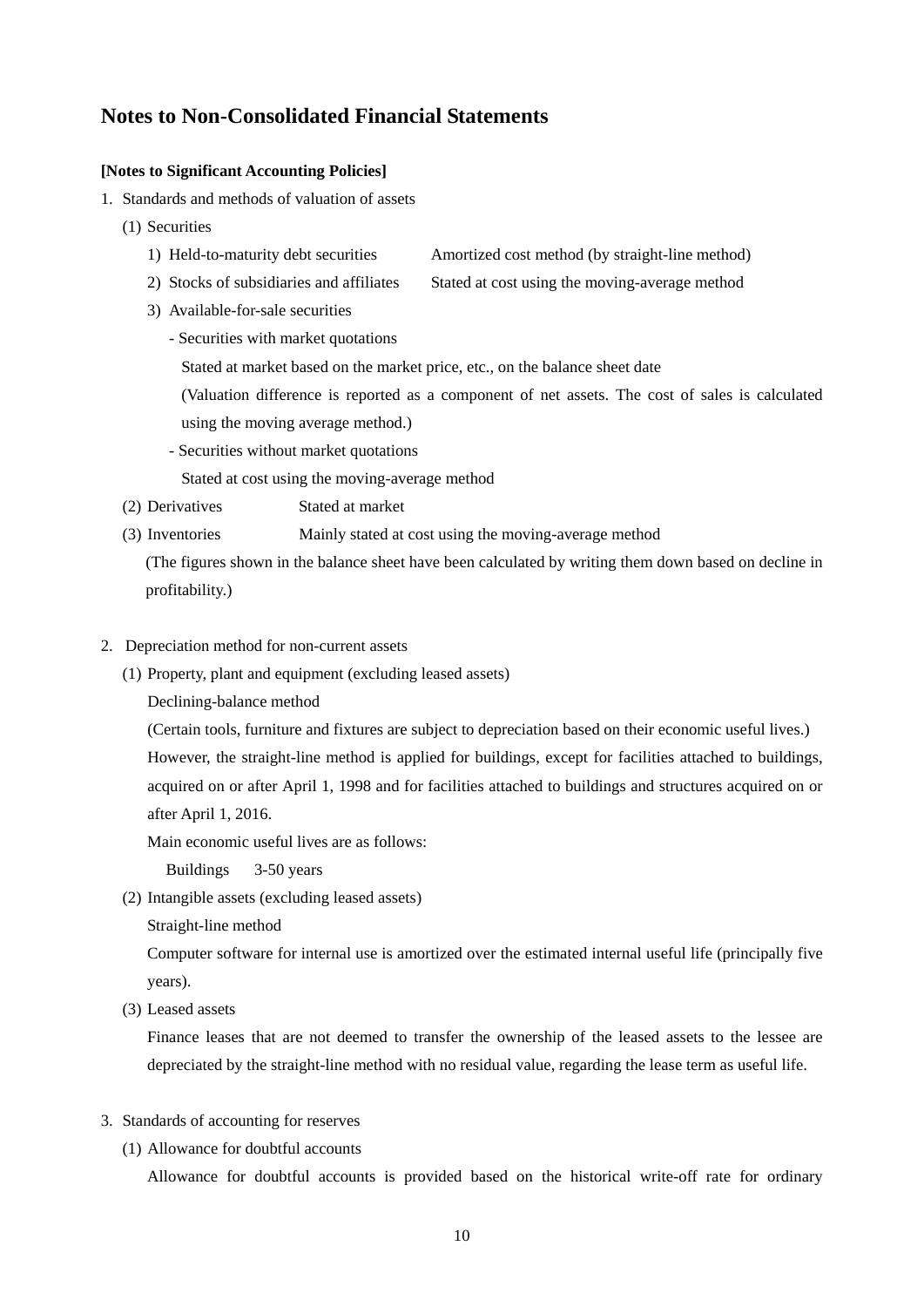receivables, and the estimated amount of irrecoverable debt is recorded based on recoverability of individual cases for specified receivables such as doubtful accounts.

(2) Provision for bonuses

Provision for bonuses is provided based on the estimated bonuses to employees.

(3) Provision for retirement benefits

Provision for retirement benefits is provided based on the estimated benefit obligation and plan assets as of this fiscal year-end.

1) Method of attributing the estimated benefit obligation to periods

Upon calculating the retirement benefit obligation, the estimated benefit obligation is attributed to the period up until the fiscal year under review on a benefit formula basis.

2) Amortization method of actuarial calculation differences and past service costs

Actuarial calculation differences and past service costs are processed collectively in the accrued year.

For this fiscal year, because plan assets exceed retirement benefit obligations in the defined benefit corporate pension plan, the excess is recorded in "Other" in "Investments and other assets" as a prepaid pension cost.

4. Standards of translation of assets and liabilities denominated in foreign currencies into yen

Foreign currency monetary receivables and payables are translated into yen based on the spot rate of exchange in the foreign exchange market on the balance sheet date, and the foreign exchange gains and losses from translation are recognized in income statement.

5. Accounting treatment of consumption taxes, etc. The tax exclusion method is applied.

### **[Changes in accounting procedures]**

(Application of Practical Solution on Accounting for Changes in Depreciation Method related to the 2016 Tax Law Changes)

Effective beginning the fiscal year ended March 31, 2017, Nintendo has adopted the "Practical Solution on Accounting for Changes in Depreciation Method related to the 2016 Tax Law Changes (PITF No. 32 of June 17, 2016)" following the revision of the Corporation Tax Act. Accordingly, the depreciation method of structures and facilities attached to buildings acquired on or after April 1, 2016 was changed from the declining-balance method to the straight-line method.

There is a minimal impact on the non-consolidated financial statements for the fiscal year ended March 31, 2017.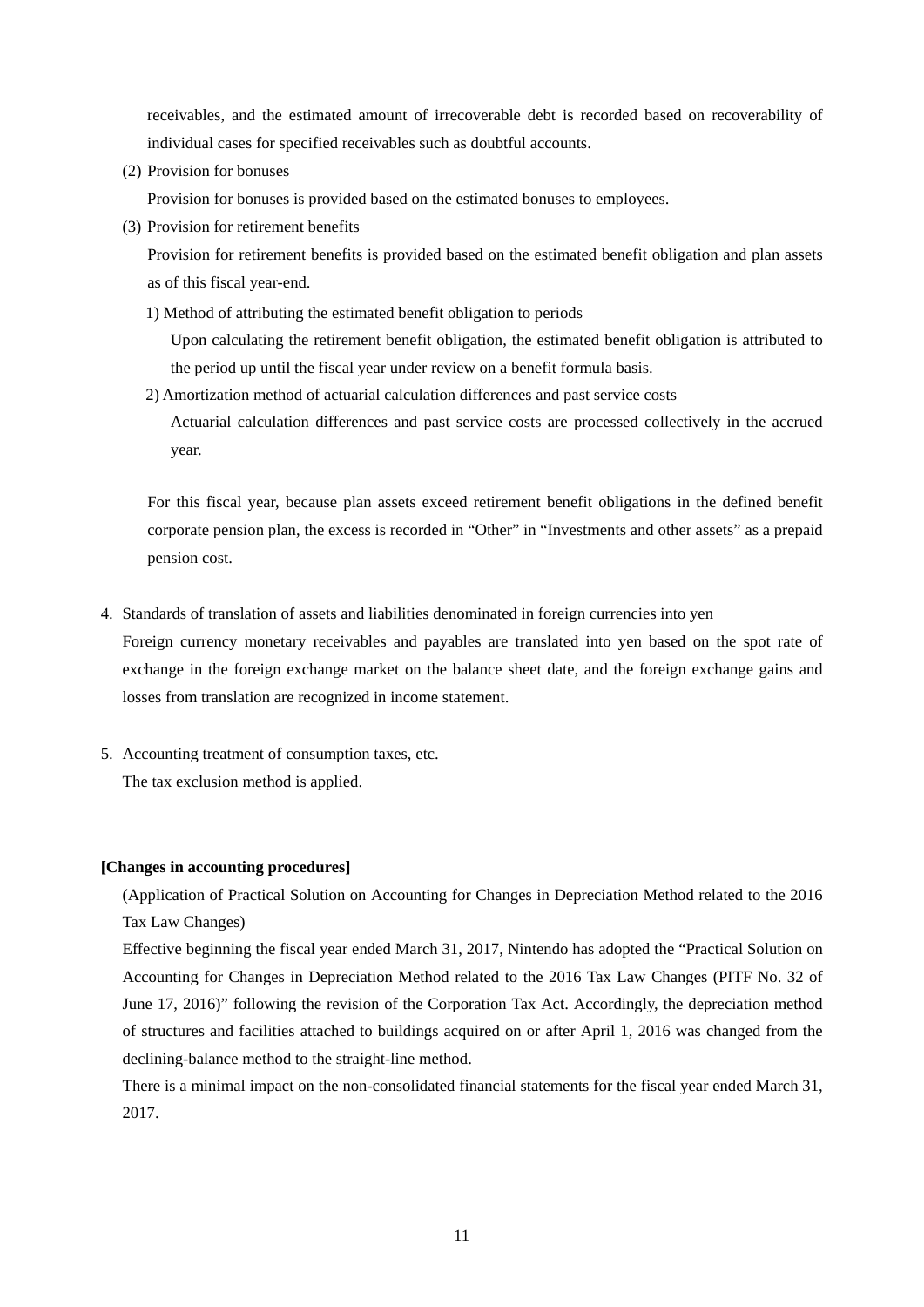### **[Additional information]**

(Application of Revised Implementation Guidance on Recoverability of Deferred Tax Assets) Effective beginning the fiscal year ended March 31, 2017, Nintendo has adopted the "Revised Implementation Guidance on Recoverability of Deferred Tax Assets (ASBJ Guidance No. 26 of March 28,  $2016$ ."

#### **[Notes to Non-Consolidated Balance Sheet]**

| 1. Breakdown of inventories                                  |                     |
|--------------------------------------------------------------|---------------------|
| Finished goods                                               | 4,528 million yen   |
| Work in process                                              | 117 million yen     |
| Raw materials and supplies                                   | 2,169 million yen   |
| 2. Accumulated depreciation of property, plant and equipment | 40,309 million yen  |
| 3. Guarantee liability                                       |                     |
| Guarantee of payment of real property rent                   |                     |
| NES Merchandising, Inc.                                      | 3,943 million yen   |
| 4. Monetary receivables from and payables to affiliates      |                     |
| Short-term monetary asset                                    | 102,872 million yen |
| Short-term monetary liability                                | 35,973 million yen  |

### **[Notes to Non-Consolidated Statement of Income]**

| 1. Transactions with affiliates                |                     |
|------------------------------------------------|---------------------|
| Net sales                                      | 221,427 million yen |
| Other operating transactions                   | 44,891 million yen  |
| Transactions other than operating transactions | 404 million yen     |

#### **[Notes to Non-Consolidated Statement of Changes in Net Assets]**

Number of treasury shares as of the fiscal year-end

Common stock 21,541,341 shares

### **[Notes to Tax Effect Accounting]**

The main contributing factors to the deferred tax assets are research and development expenses and amount of loss carried forward in tax accounting. The amount of valuation allowances deducted from the deferred tax assets was 3,601 million yen.